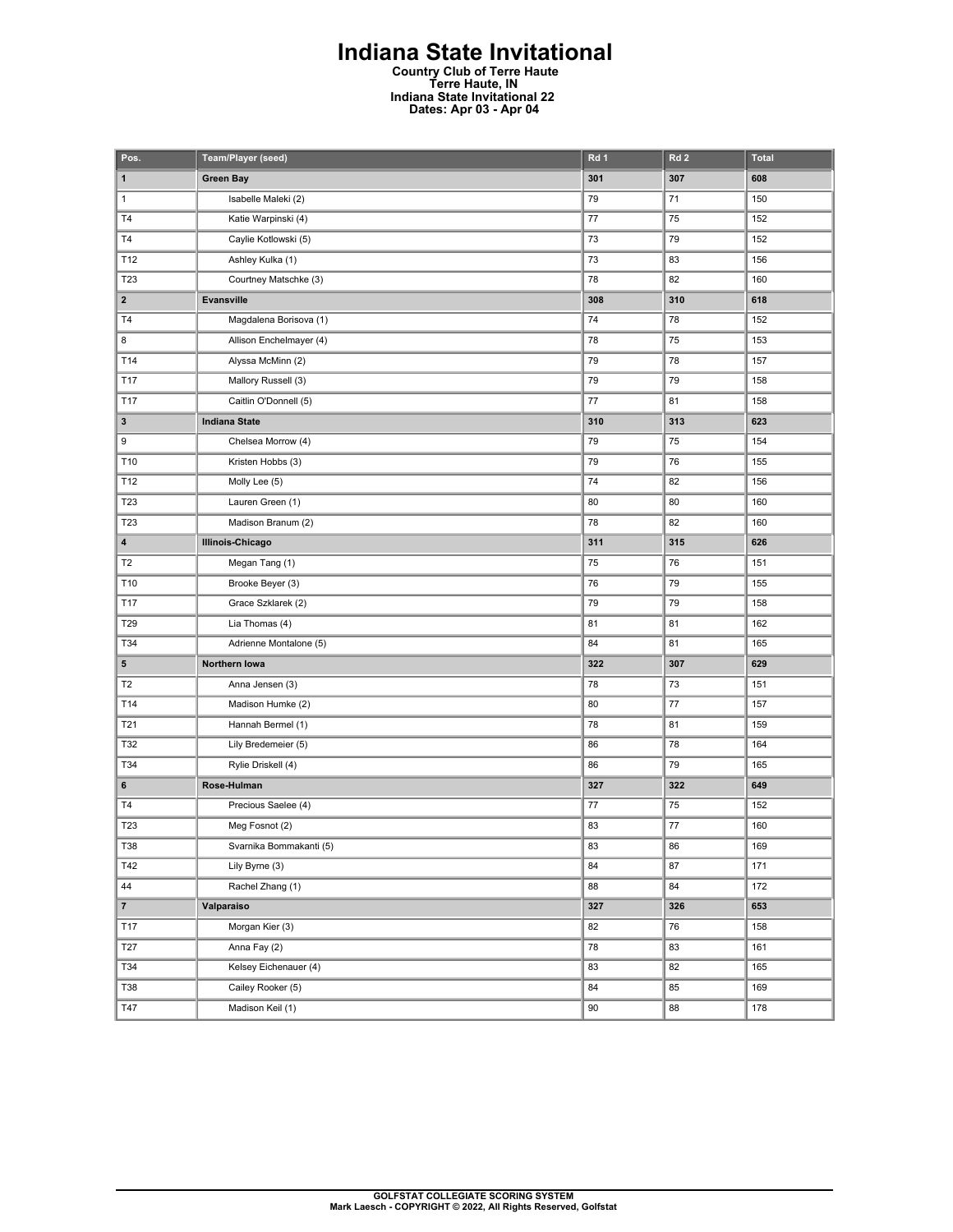| Pos.            | Team/Player (seed)      | Rd <sub>1</sub> | Rd2 | <b>Total</b> |
|-----------------|-------------------------|-----------------|-----|--------------|
| 8               | <b>Chicago State</b>    | 337             | 317 | 654          |
| T21             | Jordyn Sims (5)         | 82              | 77  | 159          |
| T <sub>29</sub> | Koranis Boonmadee (1)   | 84              | 78  | 162          |
| T <sub>29</sub> | Montserrat Ramirez (3)  | 85              | 77  | 162          |
| 45              | Faith McKinney (4)      | 89              | 85  | 174          |
| 46              | Darinka Velazquez (2)   | 86              | 89  | 175          |
| 9               | <b>Eastern Illinois</b> | 354             | 349 | 703          |
| T38             | Jaeden Workman (2)      | 88              | 81  | 169          |
| T42             | Monique Peterson (1)    | 88              | 83  | 171          |
| 49              | Katelind Winterland (3) | 89              | 92  | 181          |
| 50              | Isabel Spanburg (5)     | 89              | 94  | 183          |
| 51              | Haley Hoagland (4)      | 93              | 93  | 186          |